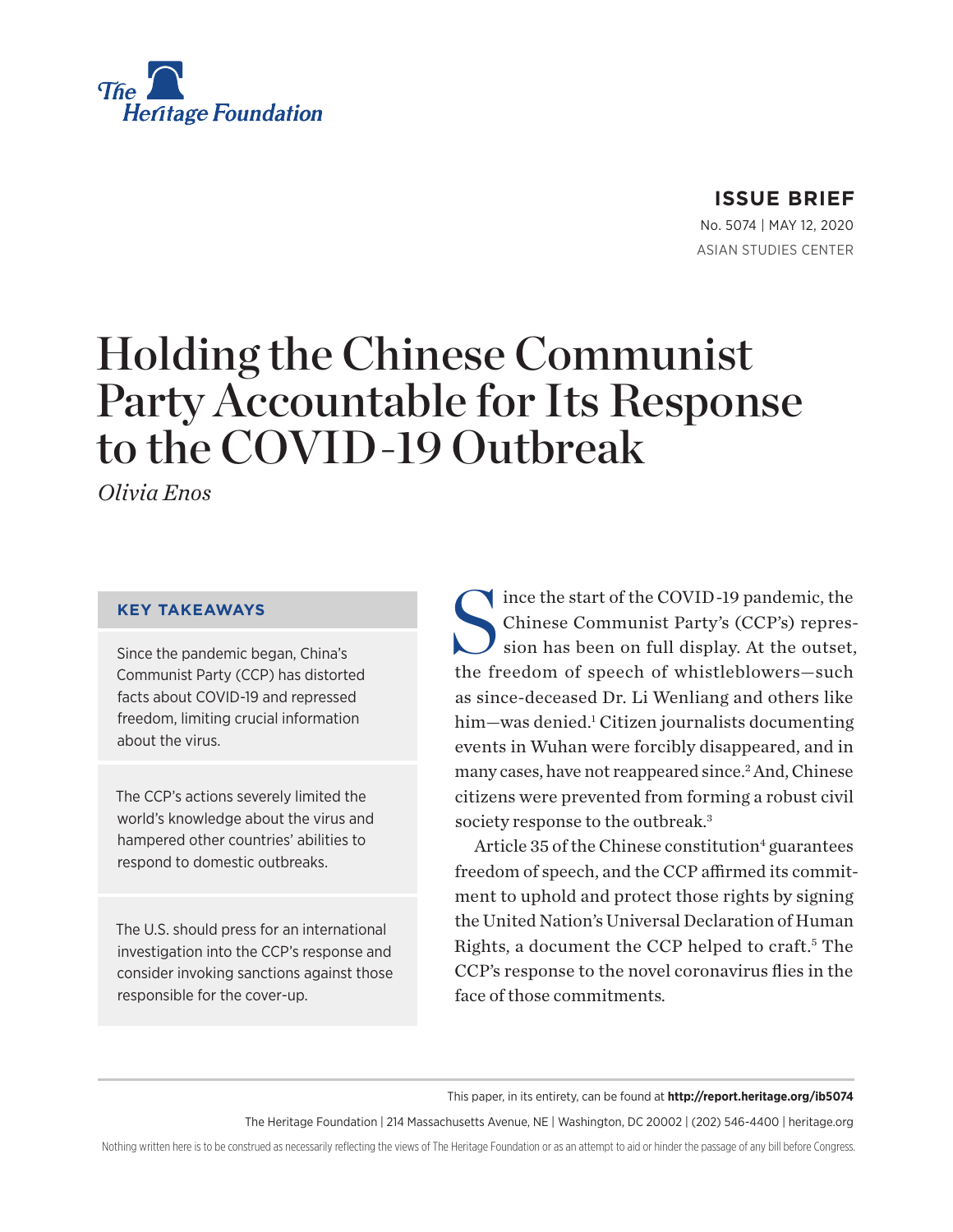The CCP's repressive activities do not stop with the individual. They extend to the collective. Studies now suggest that the CCP grossly underreported the number of COVID-19 infections as well as the death rate in China.

The coronavirus outbreak revealed that what the Chinese government does internally—restricting fundamental freedoms and fudging statistics—is not just an internal matter. Silencing those with information and downplaying the rate of infection made the rest of the world less prepared to combat their own domestic outbreaks of the virus.

As a result, there is now interest from the international community in taking measures to hold the CCP accountable. The U.S. should lead the way. It should press the international community to coalesce around pursing an international investigation into the CCP's mishandling of the COVID-19 outbreak. And, in partnership with like-minded countries, the U.S. should press the CCP to respect civil society and individual liberties that can help prevent future catastrophes.

#### How the Chinese Government Mishandled the Response

The Chinese government's mishandling of the response to the coronavirus outbreak reveals the fragility of the CCP. The CCP has long prized internal stability as a top domestic and foreign policy priority.<sup>6</sup> It sees pandemics, such as SARS and COVID-19, as threatening to that stability and, as such, has instituted policies that isolate and prioritize the containment of any political impact on the CCP.

The decision to do so means that any success—and conversely, any failure—is attributable to the CCP. In an attempt to be seen as the hero of the COVID-19 response, China has made the very individuals and entities it hoped to protect more vulnerable to international scrutiny.

The following events leading up to and during the CCP's response demonstrate the need for the international community to pursue accountability measures, not only to ensure a better ongoing response in the midst of COVID-19, but to ensure a better response to future outbreaks:

**• Misreporting the rate of infection, number of deaths, and transmissibility of COVID-19.** The Chinese government is notorious for distorting many figures, including on economic growth, household income, and now facts on pandemics.7 Some of the discrepancies in the numbers reported on COVID-19 are understandable. One article noted that the Chinese government adjusted the way that it counted coronavirus cases based on an increasing understanding of symptoms of the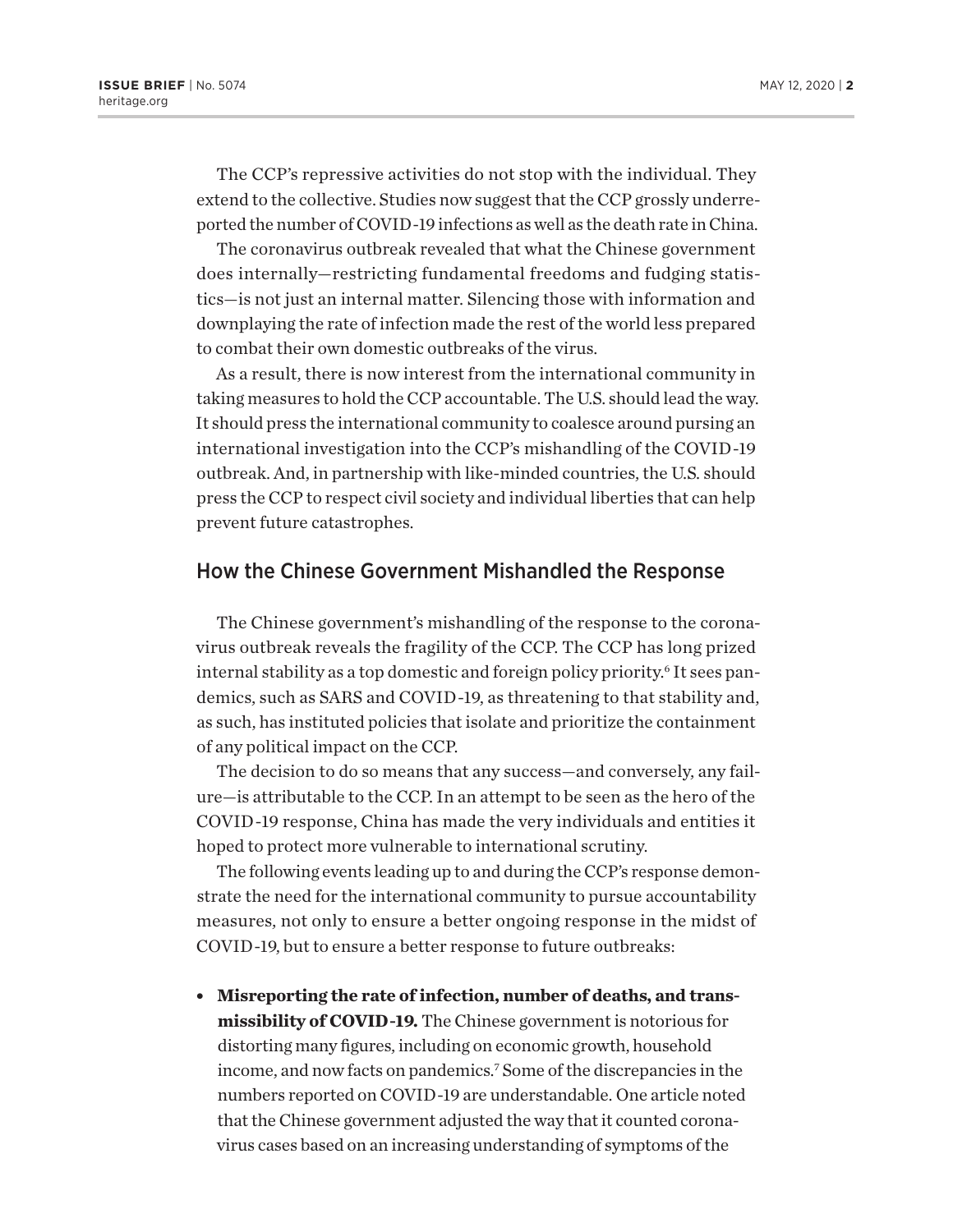virus—an experience shared by other countries attempting to measure COVID-19 cases and deaths.<sup>8</sup> But the number of discrepancies cannot be explained away by a revision in counting. The Johns Hopkins coronavirus tracker (reporting figures provided by the Chinese government) lists only 84,000 cases of COVID-19 in China as of May 2020, with the majority of infections in Wuhan, where the virus originated.9 However, one study conservatively estimates that China had at least 2.9 million and possibly as many as 4 million COVID-19 cases based on migration patterns, population size, and the known rate of infections in other countries.10 This is too wide a gap to be excused as a mere counting error.

If the Chinese government misrepresented the rate of infection, it likely misrepresented the death rate, as well. Authorities in Wuhan adjusted the number of reported deaths from the original number of 1,290 to 3,869—a 50 percent increase in the death toll in Wuhan which brought the total number of deaths in China to just over 4,500 by April 2020.<sup>11</sup> Even with the adjustments, the death rate in China is likely much higher than reported.<sup>12</sup>

The Chinese government further misled the international community when it issued claims that human-to-human transmission of COVID-19 was not possible despite seeing cases of human-to-human transmission.13 This assessment was parroted by the World Health Organization (WHO) on Twitter.<sup>14</sup> The decision to purposefully relay inaccurate information about the novel coronavirus to the WHO and the world undermines China's already tarnished reputation as a responsible stakeholder.

The CCP also suppressed vital information about health care workers infected with COVID-19 by patients, for example, and silenced doctors, such as Dr. Ai Fen, who provided insight into the disease.<sup>15</sup> Decisions to obfuscate the very real and dangerous nature of the novel coronavirus meant that the world had less time to prepare and less visibility into the scope and scale of the threat posed by the new virus.

<sup>l</sup> **Silencing critics and arresting citizen journalists.** The silencing of Dr. Li Wenliang will go down in the annals of history as symbolic of the consequences of the CCP's repression. In December 2019, Dr. Li sent a private WeChat message to other doctors, alerting them to the emergence of a highly infectious, pneumonia-like disease, now known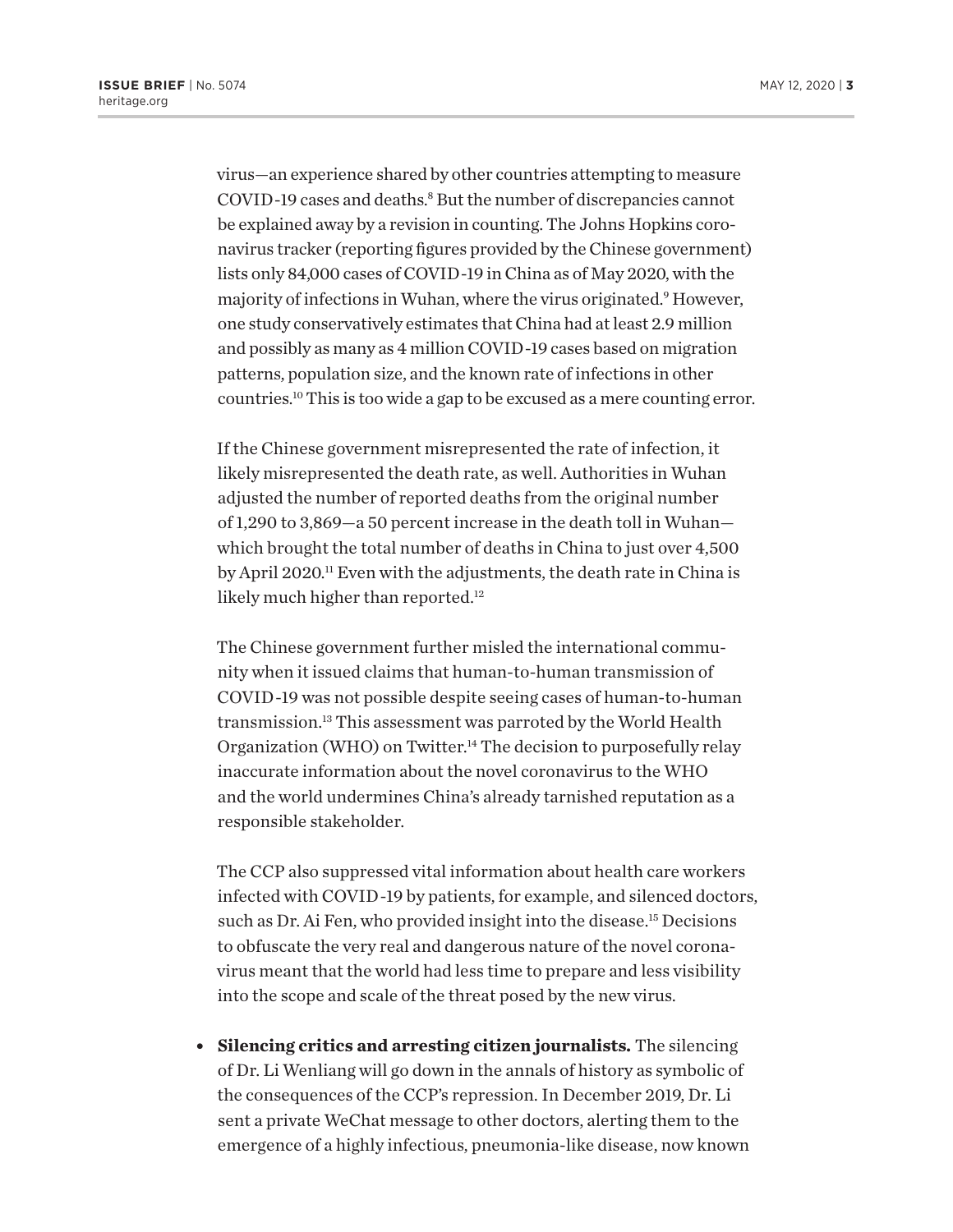as COVID-19.16 He was called in for questioning by Chinese authorities and forced to recant his statement. On February 7, 2020, Dr. Li died of the same disease about he had tried to warn Chinese citizens and the world.17

History was repeating itself. During the 2002–2003 SARS outbreak, cases were reported in early November and December 2002, but the Chinese government did not make the public aware of the disease until February 2003—and the international community did not become aware of the *extent* of the disease until April 2003, when a whistleblower, Dr. Jiang Yanyong, released a letter to international media revealing that six people had already died, and another 60 were infected with the virus.18 Some public health experts credit his open letter to the media with helping to prevent a pandemic.

The Chinese government also sidelined various citizen journalists who tried to alert the public about COVID-19. In some cases, citizen journalists, such as Fang Bin, Chen Qiushi, and Li Zehua, were the only individuals providing on-the-ground evidence for what was taking place in Wuhan.19 All three disappeared into "quarantine." Only one of them, Li Zehua, has since re-emerged, and he says he was questioned and detained by Chinese authorities.<sup>20</sup> The fate of the other citizen journalists remains unknown.

One study from University of Southampton highlighted the impact of the Chinese government's failure to report the nature of COVID-19 to the world sooner—a side effect of sidelining whistleblowers and citizen journalists. The study found that "if interventions in the country could have been conducted one week, two weeks, or three weeks earlier, cases could have been reduced by 66 percent, 86 percent and 95 percent respectively—significantly limiting the geographical spread of the disease."21

• **Sidelining civil society.** The CCP's decision to be the primary—and in many cases, the sole—provider of assistance during COVID-19 sidelined much-needed help from domestic and international civil society organizations. This goal was accomplished through pre-existing restrictions China has placed on domestic civil society through various onerous registration requirements.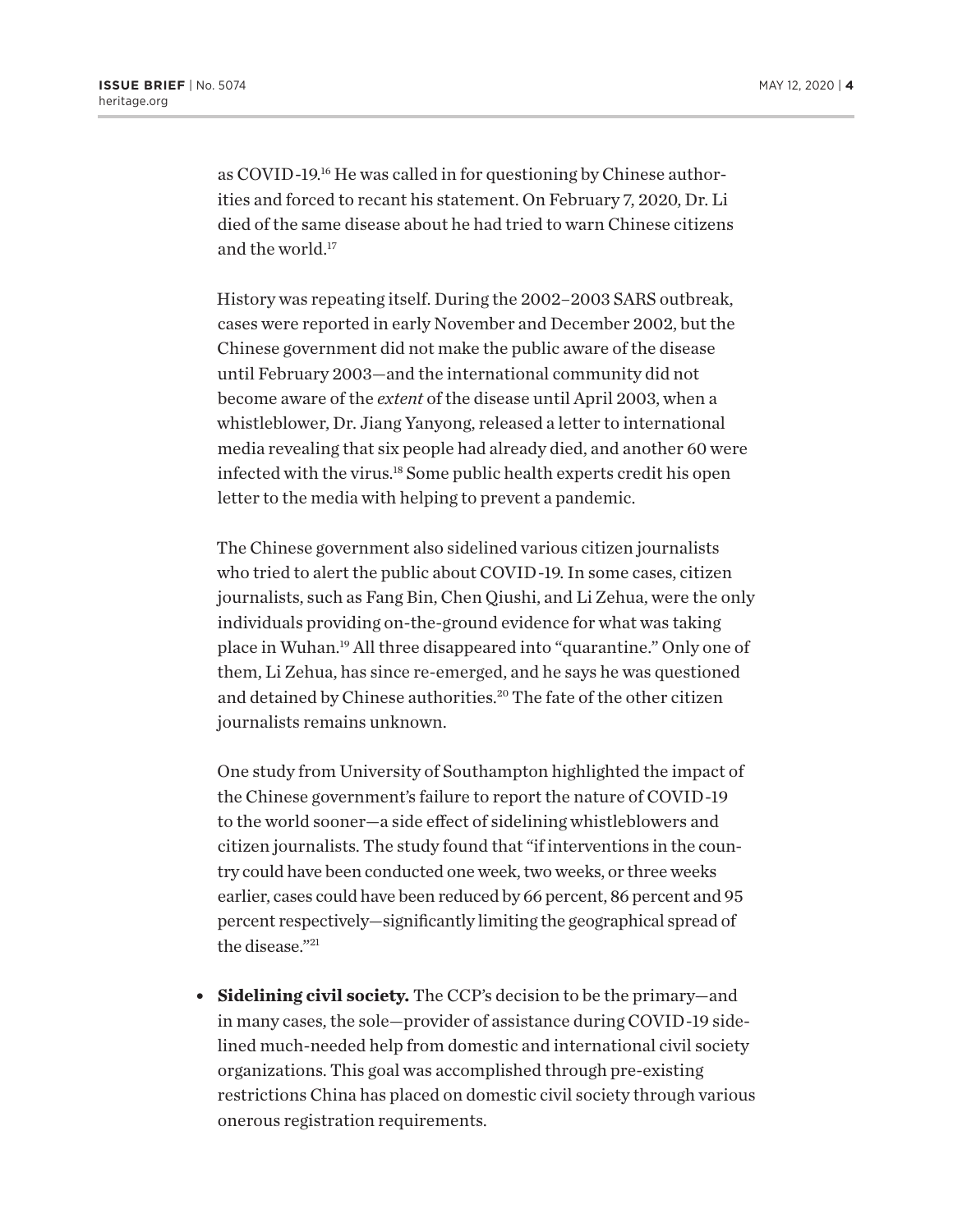There are many examples of how religious organizations bear the brunt of the CCP's restrictions, despite the immense value they add in coming to the aid of those in need in other humanitarian contexts across the globe.22 In other countries, religious organizations are often the first to arrive and the last to leave during humanitarian disasters, but in China, only a few faith-based organizations have the capacity to respond, due to the draconian restrictions put in place by the government. Most of the faith-based organizations in China, like Jinde Charities and Amity Corporations, are CCP-affiliated through their registration as patriotic religious associations.23 During COVID-19, patriotic religious associations stepped in with financial assistance equivalent to more than \$30 million.<sup>24</sup> But after seven house churches in Beijing donated \$10,000 in face masks and disinfectants to the people of Wuhan, police called their leaders in for questioning.25 This is emblematic of the obstacles religious organizations in China face.

The CCP also places onerous restrictions on international nongovernmental organizations (NGOs) that substantially limited organizations like Doctors Without Borders and the Red Cross from providing much-needed medical assistance, equipment, and expertise to the Chinese public in the midst of the pandemic.26 The CCP does so in order to favor CCP-affiliated organizations like the Chinese Red Cross, which, during COVID-19, re-allocated medical supplies intended for the Chinese public to the party.27

In addition to restricting aid organizations' responses to COVID-19, China has also restricted Chinese academics from pursuing research related to the origins of the novel coronavirus.28 A government directive intended to remain private, but posted on both Fudan University's and China University of Geosciences's websites, warned that any research on the origins of the coronavirus would be subject to heightened scrutiny by the State Council in China.<sup>29</sup> This allegedly extended to any academic partners of these universities. Restrictions on academic freedom also hamper the ability of the international community to derive valuable lessons from how the disease spreads, and the implications of what happened in China for other countries currently battling an outbreak.

<sup>l</sup> **Diplomatic sidelining of critical international actors.** The CCP exploited the problems generated from COVID-19 to achieve other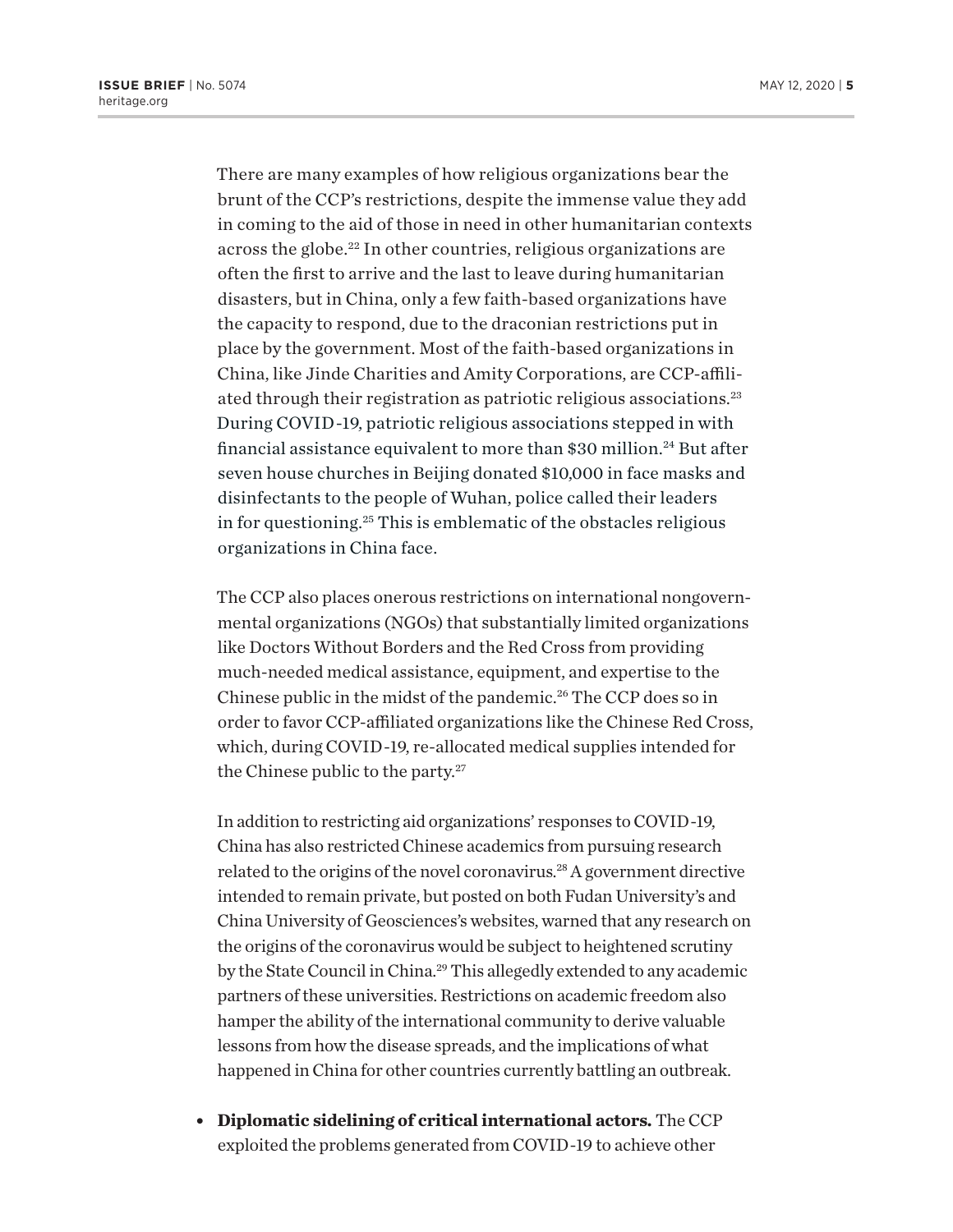political objectives—some of which arguably made it more difficult to combat the novel coronavirus within its own borders. As early as the first week of January, the U.S. Centers for Disease Control and Prevention (CDC) offered assistance to China, which Chinese authorities refused.30 The extent to which the Chinese government has granted access to the CDC today is unclear. Additionally, China has refused to grant access to the WHO, which wanted to launch an investigation into the origins of the disease.<sup>31</sup>

In addition to refusing help or granting only limited access to the CDC and the WHO, there is some evidence that China has used the outbreak as an additional means of sidelining Taiwan. During an interview with a Hong Kong media outlet, Bruce Aylward, a WHO assistant-director general, refused to discuss Taiwan, even going so far as to pretend to not hear the question from the reporter and eventually hanging up mid-interview.32 Both of the situations with the CDC and the WHO demonstrate how the CCP can manipulate other entities to restrict speech and solidify its own worldview.

### U.S. Government Response to China's Mishandling of COVID-19

There is significant appetite both in the executive and legislative branches in the U.S. to hold China accountable for both its gross negligence and its active disregard for the lives of the Chinese people and people around the globe when it comes to its handling of COVID-19.

Representative John Curtis (R–UT) introduced the Li Wenliang Global Public Health Accountability Act of 2020, which calls for financial sanctions and travel bans on individuals who intentionally conceal or distort information related to a public health crisis.<sup>33</sup> A companion bill has been introduced by Senators Tom Cotton (R-AR) and Josh Hawley (R-MO).<sup>34</sup> The bills move from merely naming and shaming to levying direct consequences on individuals who hamper the response to pandemics or global health crises like China has done during COVID-19.

Representative Chris Smith (R–NJ) called on Secretary of State Mike Pompeo to form a task force to identify and investigate individuals for sanctioning, and for purposes of accountability in response to China's gross mishandling of COVID-19.35 Representative Smith also notes that it is possible to use pre-existing Global Magnitsky sanctions authorities to target individuals on the basis of human rights violations committed during the pandemic.<sup>36</sup>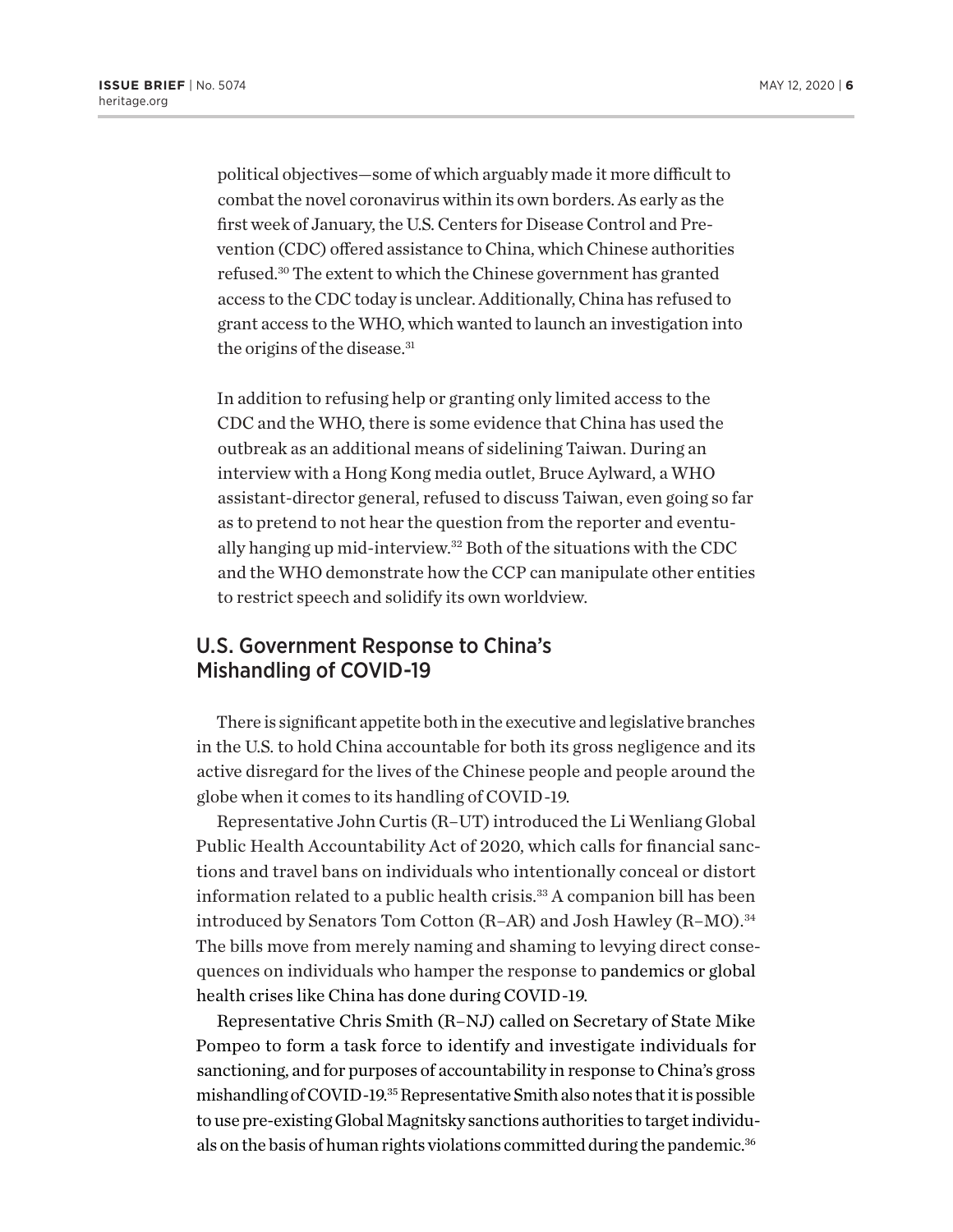Other actors around the world have also expressed a desire to pursue investigations into China's misconduct. Australia's Prime Minister Scott Morrison has called for an independent investigation,<sup>37</sup> as did the European Union and individual countries, such as Germany and Sweden.<sup>38</sup> With support coming from various corners of the world, there may be political will and momentum to form a level-headed, apolitical investigation into the CCP's mishandling of COVID-19.

## Next Steps to Hold China Accountable

There are many elements of the CCP's response to COVID-19 that merit further investigation. And, beyond investigation, there are individuals and entities within the party (and perhaps outside it) who should be held accountable for their willful mishandling of COVID-19. The international community should seize on the current momentum and political will to form a coalition to investigate and hold accountable individuals responsible for suppressing information and human rights during pandemic in ways that contributed to its spread.

The U.S. should take the lead in pressing for:

- **An international investigative mechanism responsible for identifying individuals and entities in the Chinese government culpable for suppressing information, misleading the public, and repressing freedom during COVID-19.** Responsible stakeholders, like those already calling for an investigation, as well as others, such as Taiwan, should be a part of a broader effort to hold the Chinese government to account for its mishandling of the COVID-19 outbreak. Given its obvious usefulness to the exercise, a failure to include Taiwan would point to a disqualifying concern for Beijing's sensitivities. This coalition could be formed in partnership with, but preferably not led by, the WHO. Any inquiry should investigate the facts and events pertinent to China's response as well as identify and levy consequences against individuals and entities responsible for distorting information about COVID-19 in China.
- <sup>l</sup> **Sanctions on officials and entities under Global Magnitsky for their misconduct during COVID-19.** The Chinese government continues to engage in severe restrictions on speech, association, and religious freedom in response to the coronavirus. Global Magnitsky sanctions authorities permit the U.S. Treasury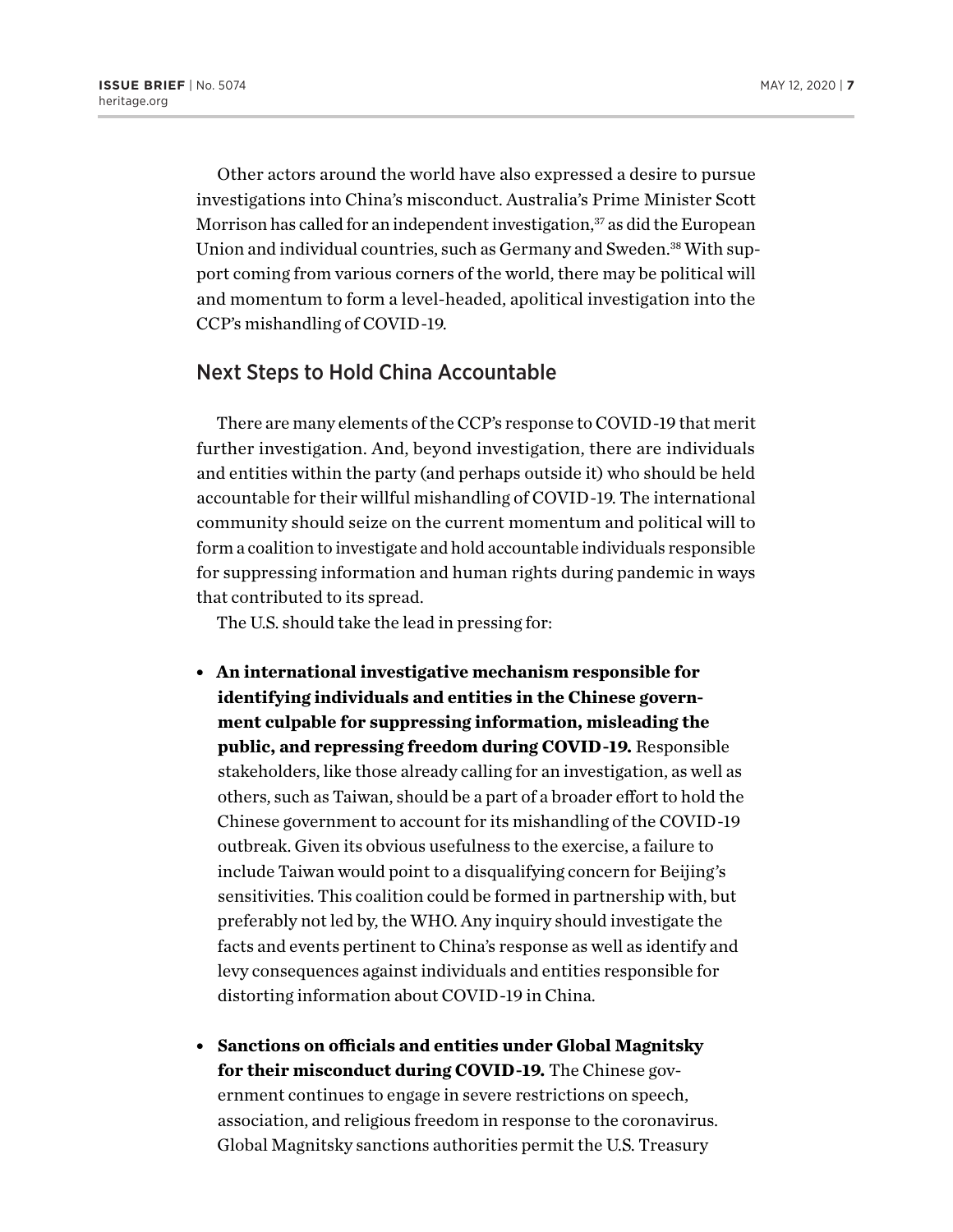Department to designate individuals on human rights and corruption grounds.39 Individuals involved in the disappearances of whistleblowers and citizen journalists, who put in place limits on freedom of speech and academic freedom may find themselves in the crosshairs of financial sanctions even in the midst of COVID-19.

- <sup>l</sup> **Sanctions on individuals and entities directly responsible for the cover-up of COVID-19.** There may be some officials in the CCP who engaged in no human rights violations or corruption who may be eligible for sanctioning (both financial sanctions and visa sanctions) for their responsibility in obfuscating and distorting facts about COVID-19. The U.S. government should either create new authorities or make use of pre-existing authorities to target them for the actions they took that exacerbated the scope of the pandemic globally.
- The release of all political prisoners or persons who have dis**appeared during COVID-19, such as Fang Bin and Chen Qiushi.**  Under Xi Jinping, many individuals have been imprisoned. There are an estimated 2 million predominately Uighur Muslims held in political re-education facilities today.<sup>40</sup> The Trump Administration has pressed for their release—but should use concerns related to COVID-19 disappearances to continue to raise concerns over the CCP's practice of arbitrary detention and forced disappearances.
- The inclusion by the Chinese government of non-govern**ment-affiliated civil society organizations, including faith-based organizations in crisis response and otherwise.** More specifically, the U.S. should press the Chinese government to lift the political requirements involved in NGO registration as mandated by the Ministry of Civil Affairs and Ministry of Public Security, including sponsorship by a government entity.41 The U.S. should also press China to eliminate the requirement that all faith-based NGOs register with a religious affairs bureau and be affiliated with one of the five patriotic religious associations, which are in essence an extension of the CCP.

**Olivia Enos** is Senior Policy Analyst in the Asian Studies Center, of the Kathryn and Shelby Cullom Davis Institute for National Security and Foreign Policy, at The Heritage Foundation.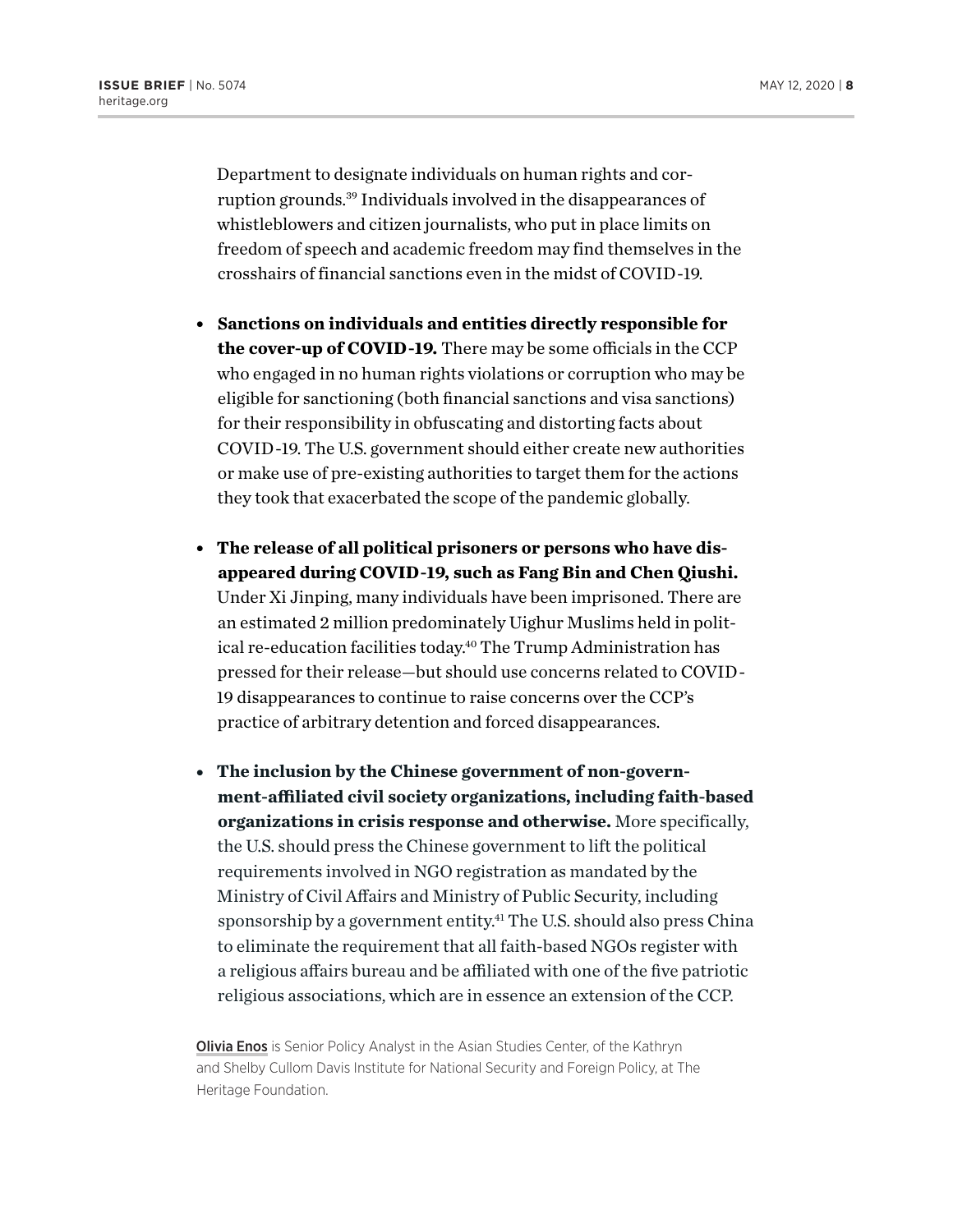## **Endnotes**

- 1. "Li Wenliang: Coronavirus Kills Chinese Whistleblower Doctor," BBC News, February 7, 2020, https://www.bbc.com/news/world-asia-china-51403795 (accessed May 11, 2020).
- 2. Frank Miles, "2 Wuhan Whistleblowers Missing Months After Helping Expose Coronavirus Outbreak, Activists Say," Fox News, April 15, 2020, https:// www.foxnews.com/world/wuhan-whistleblowers-missing-exposing-coronavirus (accessed May 11, 2020), and Lily Kuo, "Missing Wuhan Citizen Journalist Reappears After Two Months," *The Guardian*, April 22, 2020, https://www.theguardian.com/world/2020/apr/22/missing-wuhan-citizenjournalist-reappears-after-two-months (accessed May 11, 2020).
- 3. Olivia Enos, "How the Chinese Government Undermined the Chinese People's Attempts to Prevent and Respond to COVID-19," Heritage Foundation *Backgrounder* No. 3483, April 6, 2020, https://www.heritage.org/asia/report/how-the-chinese-government-undermined-the-chinese-peoplesattempts-prevent-and-respond.
- 4. World Intellectual Propoerty Organization, "The Constitution Law of People's Republic of China," 1982, https://www.wipo.int/edocs/lexdocs/laws/en/ cn/cn147en.pdf (accessed May 11, 2020).
- 5. Office of the High Commissioner for Human Rights, *Universal Declaration of Human Rights*, December 1948, https://www.ohchr.org/EN/Library/Pages/ UDHR.aspx (accessed May 11, 2020).
- 6. Andrew J. Nathan and Andrew Scobell, *China's Search for Security* (New York: Columbia University Press, 2012).
- 7. "Chinese Economic Data: Fudgeocracy," *The Economist*, March 26, 2016, https://www.economist.com/finance-and-economics/2016/03/26/fudgeocracy (accessed May 11, 2020).
- 8. Tim K Tsang et al., "Effect of Changing Case Definitions for COVID-19 on the Epidemic Curve and Transmission Parameters in Mainland China: A Modelling Study," *The Lancet*, Vol. 5, No. 5 (May 1, 2020), https://www.thelancet.com/journals/lanpub/article/PIIS2468-2667(20)30089-X/ fulltext?mod=article\_inline (accessed May 11, 2020).
- 9. Johns Hopkins University of Medicine Coronavirus Resource Center, "COVID-19 Dashboard by the Center for Systems Science and Engineering (CSSE) at Johns Hopkins University (JHU)," https://coronavirus.jhu.edu/map.html (accessed May 11, 2020).
- 10. Derek Scissors, "Estimating the True Number of China's COVID-19 Cases," American Enterprise Institute, April 7, 2020, https://www.aei.org/researchproducts/report/estimating-the-true-number-of-chinas-covid-19-cases/ (accessed May 11, 2020).
- 11. Jeremy Page and Wenxin Fan, "Wuhan's Coronavirus Death Toll Surges by 50% After China Revision," *The Wall Street Journal*, April 17, 2020, https:// www.wsj.com/articles/wuhans-coronavirus-death-toll-surges-by-50-after-china-reviews-data-11587110435 (accessed May 11, 2020).
- 12. "Estimates Show Wuhan Death Toll Far Higher Than Official Figure," Radio Free Asia, March 27, 2020, https://www.rfa.org/english/news/china/wuhandeaths-03272020182846.html (accessed May 11, 2020).
- 13. Marc A. Thiessen, "China Should Be Legally Liable for the Pandemic Damage It Has Done," *The Washington Post*, April 10, 2020, https://www. washingtonpost.com/opinions/2020/04/09/china-should-be-legally-liable-pandemic-damage-it-has-done/ (accessed May 11, 2020).
- 14. Twitter release, World Health Organization, January 14, 2020, https://twitter.com/WHO/status/1217043229427761152 (accessed May 11, 2020).
- 15. Sarah Cook, "Beijing Covered up COVID-19 Once. It Could Happen Again," *The Diplomat*, April 13, 2020, https://thediplomat.com/2020/04/beijingcovered-up-covid-19-once-it-could-happen-again/ (accessed May 11, 2020).
- 16. Chao Deng and Josh Chin, "Chinese Doctor Who Issued Early Warning on Virus Dies," *The Wall Street Journal*, February 7, 2020, https://www.wsj.com/ articles/chinese-doctor-who-issued-early-warning-on-virus-dies-11581019816 (accessed May 11, 2020).
- 17. Ibid.
- 18. Jennifer Bouey, "From SARS to 2019-Coronavirus (nCoV): U.S.–China Collaborations on Pandemic Response," testimony before the Subcommittee on Asia, the Pacific, and Nonproliferation, Committee on Foreign Affairs, U.S. House of Representatives, February 5, 2020, https://www.rand.org/content/dam/rand/ pubs/testimonies/CT500/CT523/RAND\_CT523.pdf (accessed March 12, 2020), and Matt Pottinger, "Outraged Surgeon Forces China to Swallow a Dose of the Truth," *The Wall Street Journal*, April 22, 2003, https://www.wsj.com/articles/SB105097464285708600 (accessed March 12, 2020).
- 19. "China Silences Coronavirus Online," ChinaAid, February 4, 2020, https://www.chinaaid.org/2020/02/china-silences-coronavirus.html (accessed March 24, 2020); "Coronavirus: Why Have Two Reporters in Wuhan Disappeared?" BBC News, February 14, 2020, https://www.bbc.co.uk/news/ world-asia-china-51486106 (accessed March 24, 2020); "Lawyer Vanishes in Wuhan," ChinaAid, February 10, 2020, https://www.chinaaid.org/2020/02/ lawyer-vanishes-in-wuhan.html (accessed March 24, 2020); Vivian Wang, "They Documented the Coronavirus in Wuhan. Then They Vanished," *The New York Times*, February 21, 2020, https://www.nytimes.com/2020/02/14/business/wuhan-coronavirus-journalists.html (accessed March 12, 2020); and Lily Kuo, "'They're Chasing Me': The Journalist Who Wouldn't Stay Quiet on Covid-19," *The Guardian*, March 1, 2020, https://www.theguardian.com/ world/2020/mar/01/li-zehuajournalist-wouldnt-stay-quiet-covid-19-coronavirus (accessed March 12, 2020).
- 20. Kuo, "Missing Wuhan Citizen Journalist Reappears After Two Months."
- 21. Shengjie Lai, "Early and Combined Interventions Crucial in Tackling Covid-19 Spread in China," University of Southhampton, March 11, 2020, https:// www.southampton.ac.uk/news/2020/03/covid-19-china.page (accessed May 11, 2020).